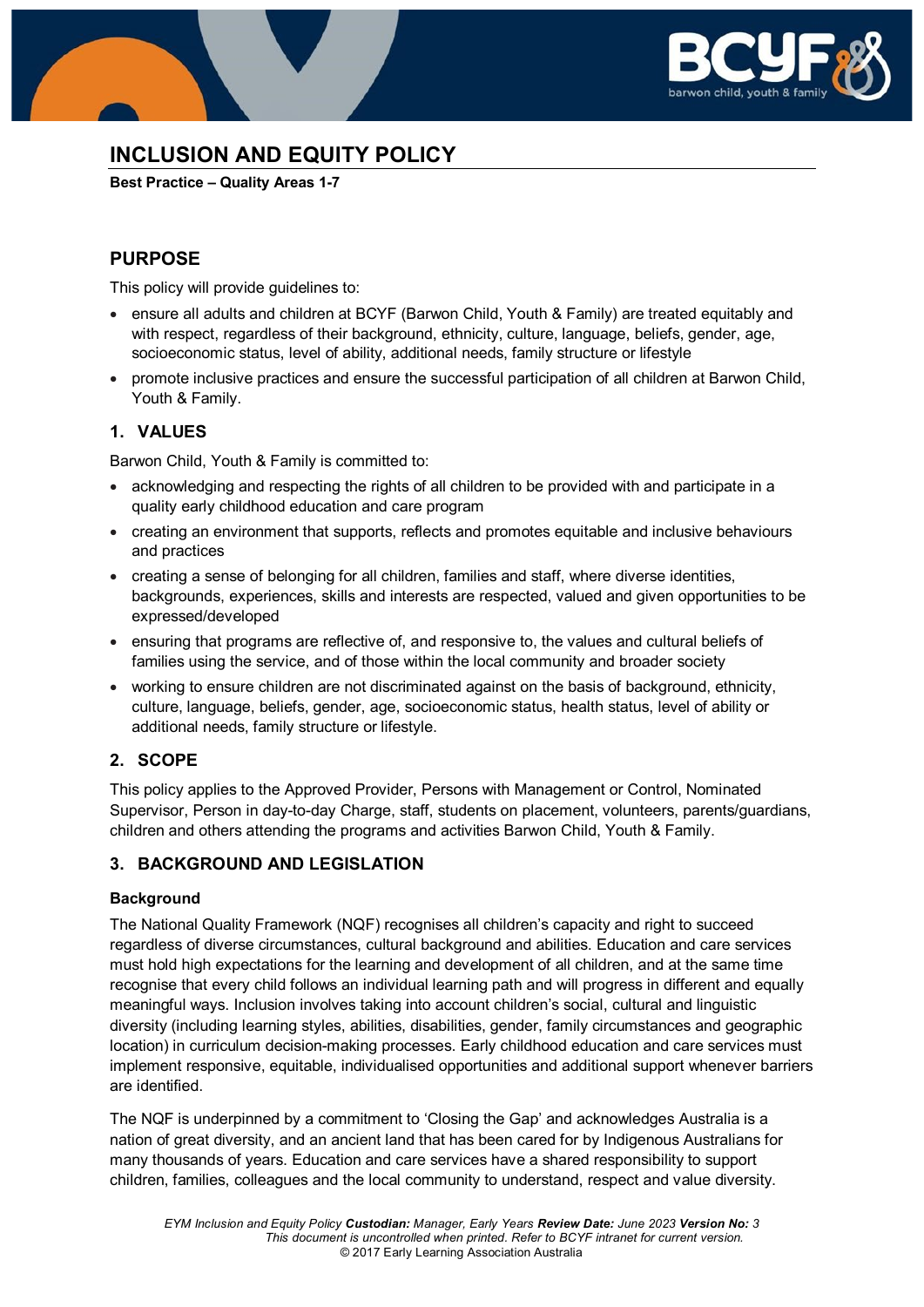State and Commonwealth laws prohibit discrimination based on personal characteristics, including race, age, gender, religious belief, disability or illness and parental status.

Under the Child Safe Standards, services are expected to provide environments and activities that encourage all children to participate in and celebrate their identity. The standards are underpinned by three overarching principles which require services to take into consideration the increased vulnerability of Aboriginal children, children from culturally and linguistically diverse backgrounds and children with disabilities.

The Victorian Government requires funded organisations to ensure that their policies and procedures promote equality of opportunity for all children to enable their full participation in kindergarten. A service's philosophy should reflect the values of inclusion and equity which are supported by developing and implementing an inclusion and equity policy. Developing professional knowledge and skills, and using family-centred practice (refer to *Definitions*) to work in partnership with children, families, communities, and other services and agencies, will assist services to identify, include and support children with additional needs and their families.

### **Legislation and standards**

Relevant legislation and standards include but are not limited to:

- *Age Discrimination Act 2004*
- *[Charter of Human Rights and Responsibilities Act 2006](http://www.legislation.vic.gov.au/Domino/Web_Notes/LDMS/PubStatbook.nsf/f932b66241ecf1b7ca256e92000e23be/54d73763ef9dca36ca2571b6002428b0!OpenDocument)* (Vic)
- Charter for Children in Out-of-home Care (Vic)
- *Children, Youth and Families Act 2005* (Vic)
- *Child Wellbeing and Safety Act 2005* (Vic)
- Child Safe Standards (Vic)
- Dardee Boorai: the Victorian Charter of Safety and Wellbeing for Aboriginal Children and Young People (Vic)
- *Disability Act 2006* (Vic)
- *Disability Discrimination Act 1992* (Cth)
- *Education and Care Services National Law Act 2010*
- *Education and Care Services National Regulations 2011*
- *Equal Opportunity Act 2010* (Vic)
- *Fair Work Act 2009* (Cth)
- *Health Records Act 2001* (Vic)
- *Privacy and Data Protection Act 2014* (Vic)
- *National Quality Standards* Quality Areas 1-7
- *Occupational Health and Safety Act 2004*
- *Privacy Act 1988* (Cth)
- *Racial and Religious Tolerance Act 2001* (Vic)
- *Racial Discrimination Act 1975* (Cth)
- *Sex Discrimination Act 1984* (Cth)

### **4. DEFINITIONS**

The terms defined in this section relate specifically to this policy. For commonly used terms e.g. Approved Provider, Nominated Supervisor, Regulatory Authority etc. refer to the *General Definitions* section of this manual.

**Additional needs:** A broad term relating to challenges experienced across a number of areas including physical health, mental health, disability, developmental concern, or emotional need (resulting from trauma, abuse or grief), family displacement (due to war or refugee status), domestic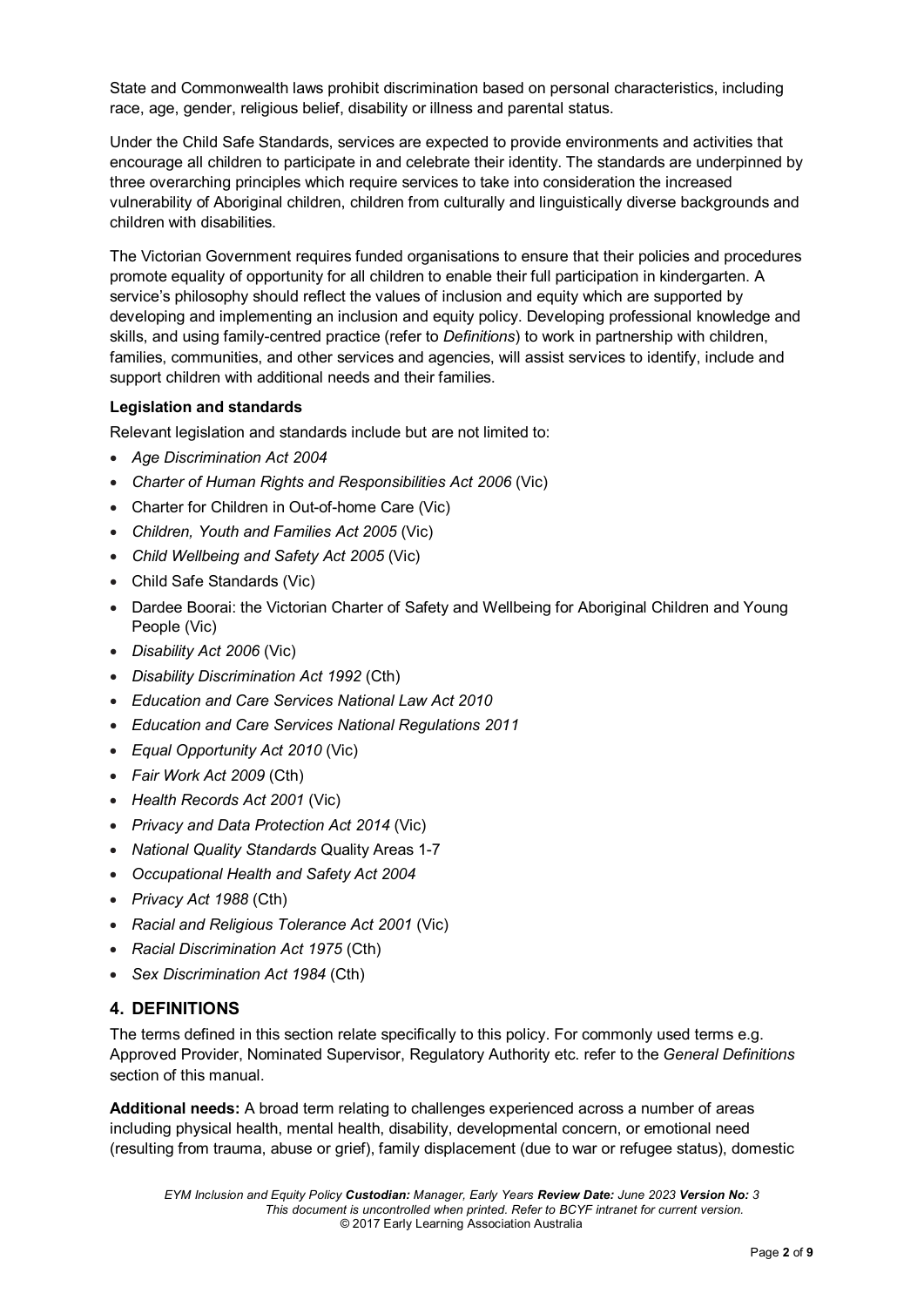violence, mental illness, family separation or divorce, which affects a person's ability to participate or learn.

**Culture:** The values and traditions of groups of people that are passed from one generation to another.

**Culturally and linguistically diverse (CALD):** Refers to individuals and groups who are from diverse racial, religious, linguistic and/or ethnic backgrounds.

**Developmental delay:** A delay in the development of a child under the age of 6 years that:

- is attributable to a mental or physical impairment, or a combination of mental and physical impairments, and
- is manifested before the child attains the age of 6 years, and
- results in substantial functional limitations in one or more of the following areas of major life activity:
	- o self-care
	- o receptive and expressive language
	- o cognitive development
	- o motor development, and
- reflects the child's need for a combination and sequence of special interdisciplinary or generic care, treatment or other services that are of extended duration and are individually planned and co-ordinated (Disability Act 2006 (Vic)).

**Disability:** In relation to a person, refers to:

- a sensory, physical or neurological impairment or acquired brain injury, or any combination thereof, that:
	- o is, or is likely to be, permanent, and
	- o causes a substantially reduced capacity in at least one of the areas of self-care, self-management, mobility or communication, and
	- o requires significant ongoing or long-term episodic support, and
	- o is not related to ageing, or
- an intellectual disability, or
- a developmental delay (*Disability Act 2006* (Vic)).

**Diversity:** Refers to all characteristics that make individuals different from one another, including race, religion, language, ethnicity, beliefs, age, gender, sexual orientation, level of ability, additional needs, socioeconomic status, educational attainment, personality, marital and/or parental status, family structure, lifestyle and general life/work experience.

**Early Start Kindergarten:** A funding program that enables three-year-old Aboriginal and Torres Strait Islander children, and children known to Child Protection, to attend a free kindergarten program that is planned and delivered by an early childhood teacher for a specific number of hours.

**Equity:** (In the context of human rights) is the behaviour of acting in a fair and just manner towards others.

### **Family-centred practice:** Practice which:

- uses families' understanding of their children to support shared decision-making about each child's learning and development
- creates a welcoming and culturally-inclusive environment, where all families are encouraged to participate in and contribute to children's learning and development
- actively engages families and children in planning children's learning and development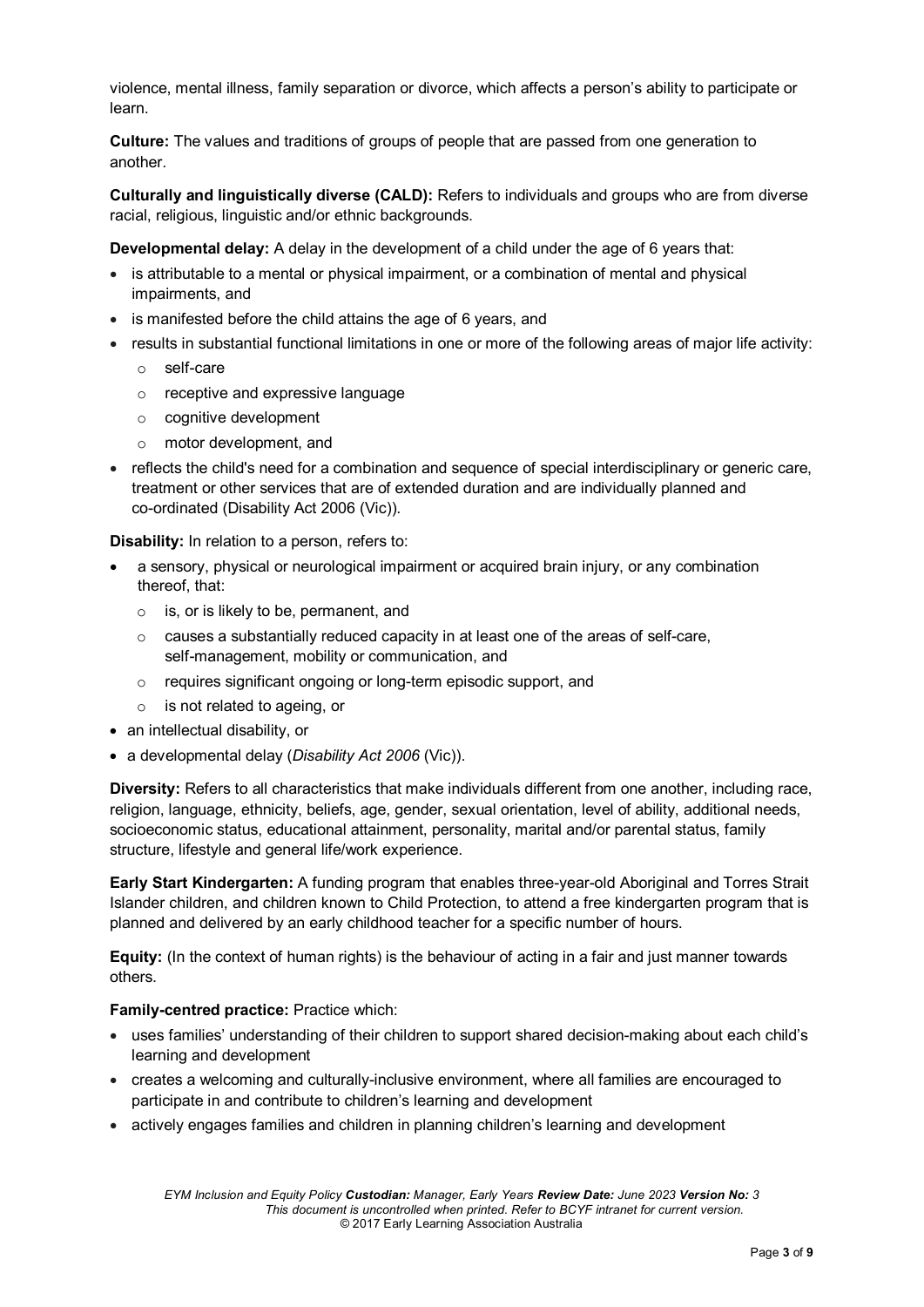• provides feedback to families on each child's learning, and provide information about how families can further advance children's learning and development at home and in the community.

**Inclusion:** The engagement and involvement of children and families to ensure that all individuals have an equal opportunity to participate and achieve their maximum potential.

**Kindergarten Fee Subsidy (KFS)**: A state government subsidy paid directly to the funded service to enable eligible families to attend a funded kindergarten program or funded three-year-old place at no cost (or minimal cost) to promote participation. Details are available in *The Kindergarten Guide (*refer to *Sources).*

**Kindergarten Inclusion Support Packages:** A package of support for children with a disability and high support needs and/or with complex medical needs.

**Mental health** in early childhood can be understood as a young child's ability to experience, regulate and express emotions; form close and secure interpersonal relationships; and explore the environment and learn – all in the context of family, community and cultural expectations for young children. Infant mental health is synonymous with healthy social and emotional development (from *KidsMatter –* refer to *Sources*).

**Out-of-Home Care:** Is the term used in Victoria when a child or young person is placed in care away from their parents. It includes placement in kinship care, home-based care such as foster care and residential care. For these children, the State of Victoria is their legal their parent, and with this comes the responsibilities of a parent to care for and protect them, and to ensure that they have access to all the services they need for their immediate and longer term benefit (*Early Childhood Agreement on Out-of-Home Care* – refer to *Sources*).

### **5. SOURCES AND RELATED POLICIES**

### **Sources**

- Early Childhood Agreement for Children in Out-of-Home Care (March 2014). Signed by the Department of Education and Early Childhood Development, the Department of Human Services, Municipal Association of Victoria and Early Learning Association Australia. [www.education.vic.gov.au](http://www.education.vic.gov.au/)
- Early Childhood Australia (ECA) and Early Childhood Intervention Australia's (ECIA) Position Statement on the Inclusion of Children with a Disability in Early Childhood Education and Care – available at: Search 'statement on inclusion of children with disability' at: [www.earlychildhoodaustralia.org.au/our-work/inclusion-resources/](http://www.earlychildhoodaustralia.org.au/our-work/inclusion-resources/)
- fka Children's Services [www.fka.com.au](http://www.fka.com.au/)
- Guide to the National Quality Framework: [www.acecqa.gov.au](https://www.acecqa.gov.au/)
- Guide to the National Quality Standard: [www.acecqa.gov.au](https://www.acecqa.gov.au/)
- KidsMatter: [www.kidsmatter.edu.au](https://www.kidsmatter.edu.au/)
- The Kindergarten Funding Guide (DET)[: www.education.vic.gov.au](http://www.education.vic.gov.au/Pages/default.aspx)
- Victorian Early Years Learning and Development Framework Principle Practice Guide 1: Familycentred and Practice Guide Four: Equity and Diversity: [www.education.vic.gov.au](http://www.education.vic.gov.au/Pages/default.aspx)

#### **Service policies**

- *Anaphylaxis Policy*
- *Asthma Policy*
- *Child Safe Environment Policy*
- *Code of Conduct Policy*
- *Complaints and Grievances Policy*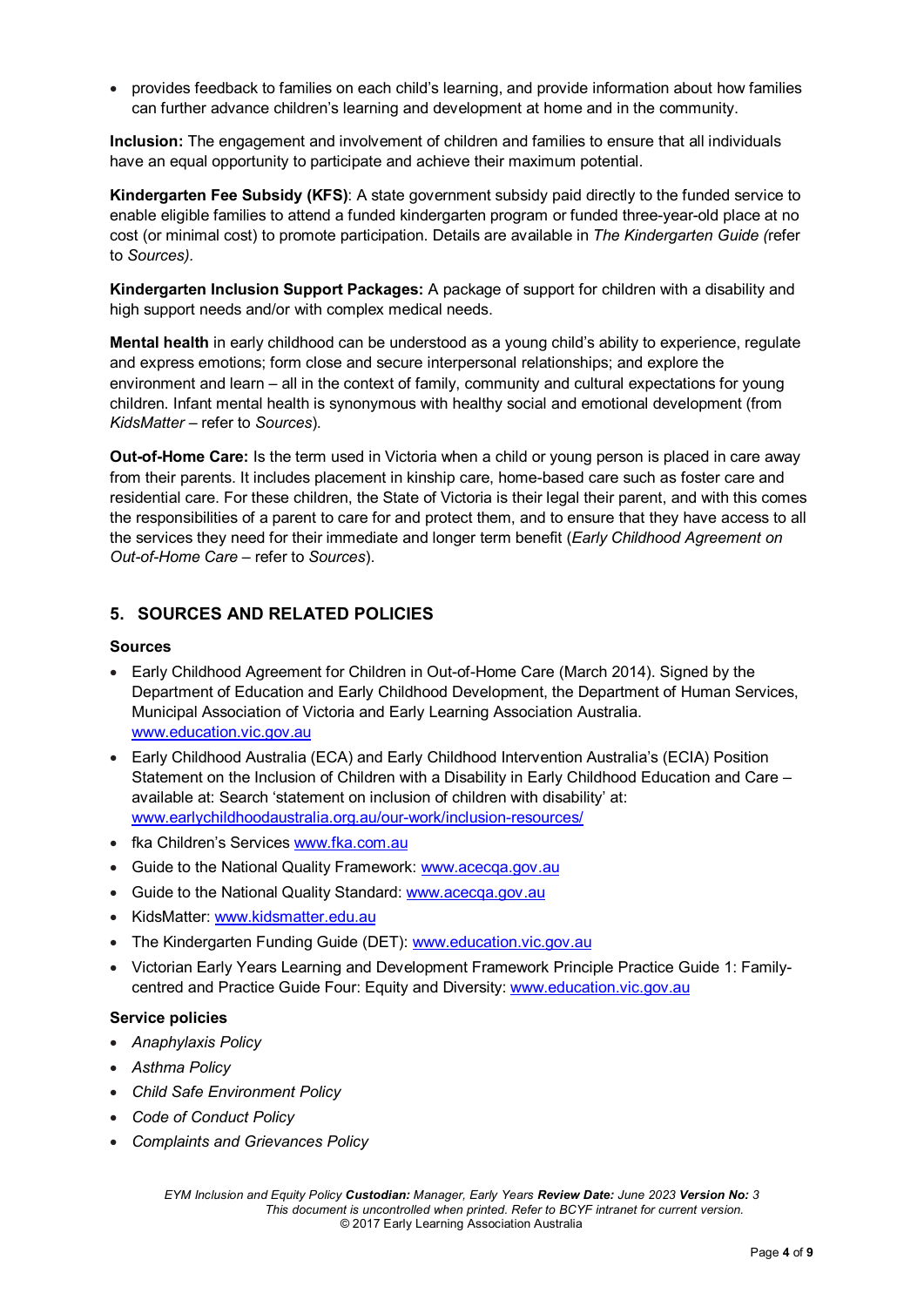- *Curriculum Development Policy*
- *Dealing with Infectious Diseases Policy*
- *Dealing with Medical Conditions Policy*
- *Diabetes Policy*
- *Enrolment and Orientation Policy*
- *Epilepsy Policy*
- *Excursions and Service Events Policy*
- *Fees Policy*
- *Interactions with Children Policy*
- *Nutrition and Active Play Policy*
- *Privacy and Confidentiality Policy*
- *Staffing Policy*

### **PROCEDURES**

#### **The Approved Provider and Persons with Management or Control are responsible for:**

- ensuring that service programs are available and accessible to families from a variety of backgrounds (refer to Curriculum Development Policy)
- encouraging collaborative, family-centred practice (refer to Definitions) at the service which facilitates the inclusion and active participation of both the child and the family at the service
- providing families with information about the support options available for children attending Barwon Child, Youth & Family
- ensuring that educational programs are delivered in accordance with an approved learning framework, are based on the developmental needs, interests and experiences of each child, and take into account the individual differences of each child (Victorian Early Years Learning and Development Framework Practice Guide Four: Equity and Diversity – refer to Sources)
- ensuring that the enrolment process is fair and equitable, and facilitates access for all children (refer to Enrolment and Orientation Policy)
- tailoring the orientation process to meet the individual needs of children and families (refer to Enrolment and Orientation Policy)
- identifying the barriers to participation in service programs and activities, and developing strategies to overcome these barriers
- ensuring that facilities are designed or adapted to support access by every child, family, educator and staff member, including adaptive equipment to support the inclusion of all children
- ensuring that staff have access to appropriate and accredited professional development activities that promote a positive understanding of diversity, inclusion and equity, and provide skills to assist in implementing this policy (refer to Staffing Policy)
- ensuring that the Nominated Supervisor and all staff are aware of the service's expectations regarding positive, respectful and appropriate behaviour when working with children and families (refer to Code of Conduct Policy and Interactions with Children Policy)
- considering any issues regarding fees that may be a barrier to families enrolling at Barwon Child, Youth & Family, and removing these barriers wherever possible (refer to Fees Policy)
- ensuring that all eligible families are supported to access the Kindergarten Fee Subsidy (refer to Definitions and Fees Policy), including families with concession cards, Aboriginal and Torres Strait Islander families, and refugee and asylum seeker families
- providing service information in various community languages wherever possible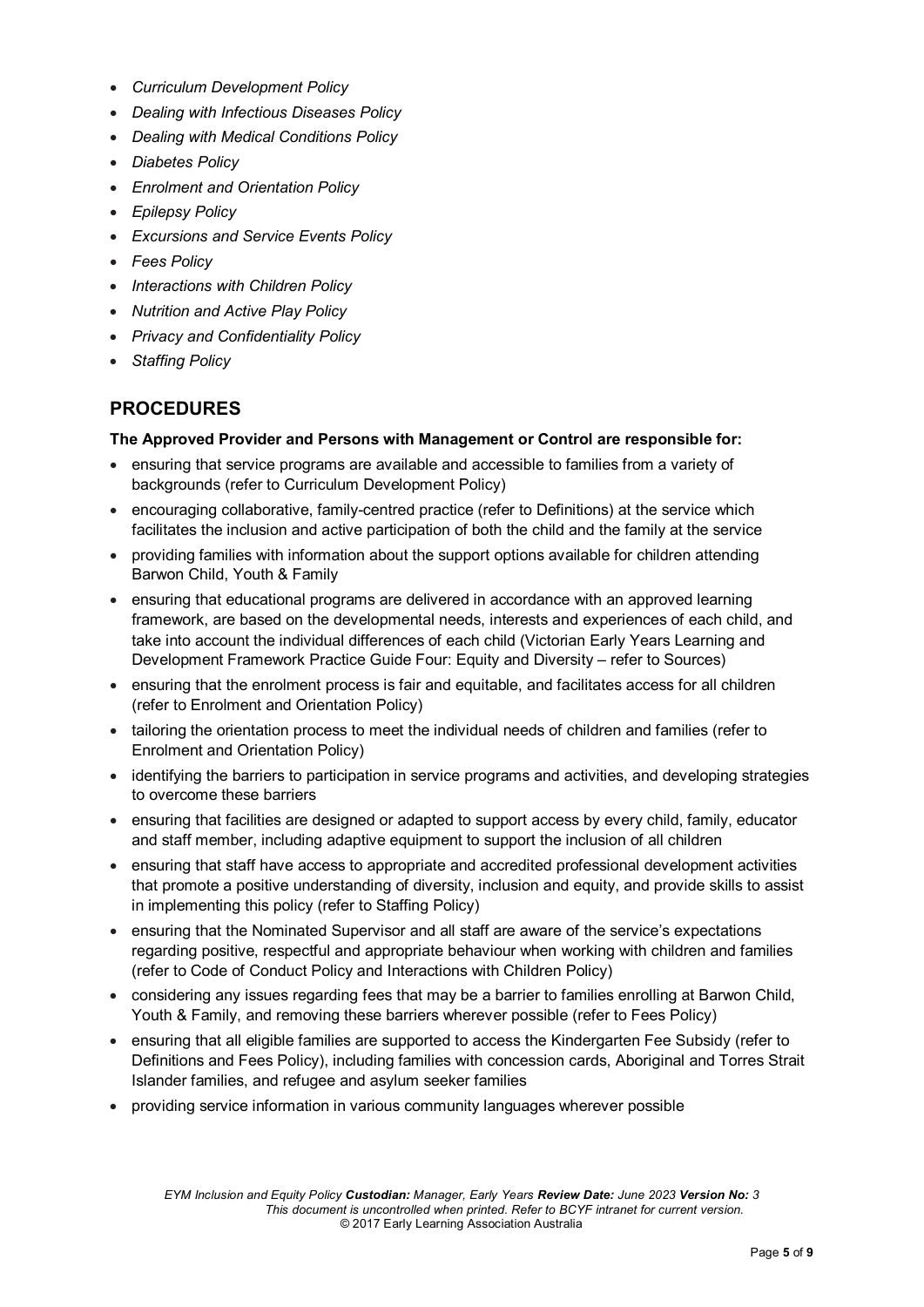- using language services (refer to Sources) to assist with communication where required and considering the employment of a multilingual worker/s to meet the needs of culturally and linguistically diverse (CALD) families
- working with the Nominated Supervisor and educators to ensure appropriate program planning and resourcing for children with additional needs (refer to Definitions)
- where practicable, accessing resources, support and professional development to facilitate inclusion of children with additional needs who are ineligible for specific support packages
- ensuring collaborative relationships with specialised services and professionals to provide support and services for families and children with a disability, complex medical needs and/or developmental delay
- ensuring that all eligible three-year-old Aboriginal and Torres Strait Islander children and children known to Child Protection are supported to access the Early Start Kindergarten program (refer to Definitions)
- implementing appropriate programs and practices to support vulnerable children and families, including working co-operatively with relevant services and/or professionals , where required (refer to Child Safe Environment Policy)
- ensuring that service programs are inclusive of all children with medical conditions
- ensuring that no employee, prospective employee, parent/guardian, child, volunteer or student at the service is discriminated against
- ensuring that any behaviour or circumstances that may constitute discrimination or prejudice are dealt with in an appropriate manner (refer to Complaints and Grievances Policy)
- ensuring that all policies of Barwon Child, Youth & Family, including the Privacy and Confidentiality Policy, are adhered to at all times.

### **The Nominated Supervisor and Persons in Day to Day Charge are responsible for:**

- ensuring that the service provides a safe, inclusive and empowering environment which celebrates diversity through positive, respectful and appropriate behaviour when working with children and families (refer to Code of Conduct Policy and Interactions with Children Policy)
- ensuring the diversity and interests of the children, families and staff are reflected in the physical environment
- ensuring there are quiet and reflective spaces for children, educators and families
- ensuring that cultural values and expectations about health and wellbeing are respected
- providing an educational program that is reflective of the service's values, beliefs and philosophy, and embraces the principles of fairness, equity, diversity and inclusion (Victorian Early Years Learning and Development Framework Practice Guide Four: Equity and Diversity – refer to Sources)
- identifying children with additional needs
- being aware of support and resources available to ensure that children are included in service programs
- ensuring that service programs are inclusive of all children with medical conditions
- using family-centred practice (refer to Definitions) and working collaboratively with staff, parents/guardians, specialist services and other professionals to implement the program at the service and provide individualised support for children
- providing information to families about the support available to assist children
- providing opportunities for families to contribute to the program as key partners
- ensuring that parents/guardians are consulted, kept informed and provide written consent, where individualised programs, action, support or intervention are planned and provided for their child
- responding to the needs and concerns of parents/guardians, and providing support and guidance, where appropriate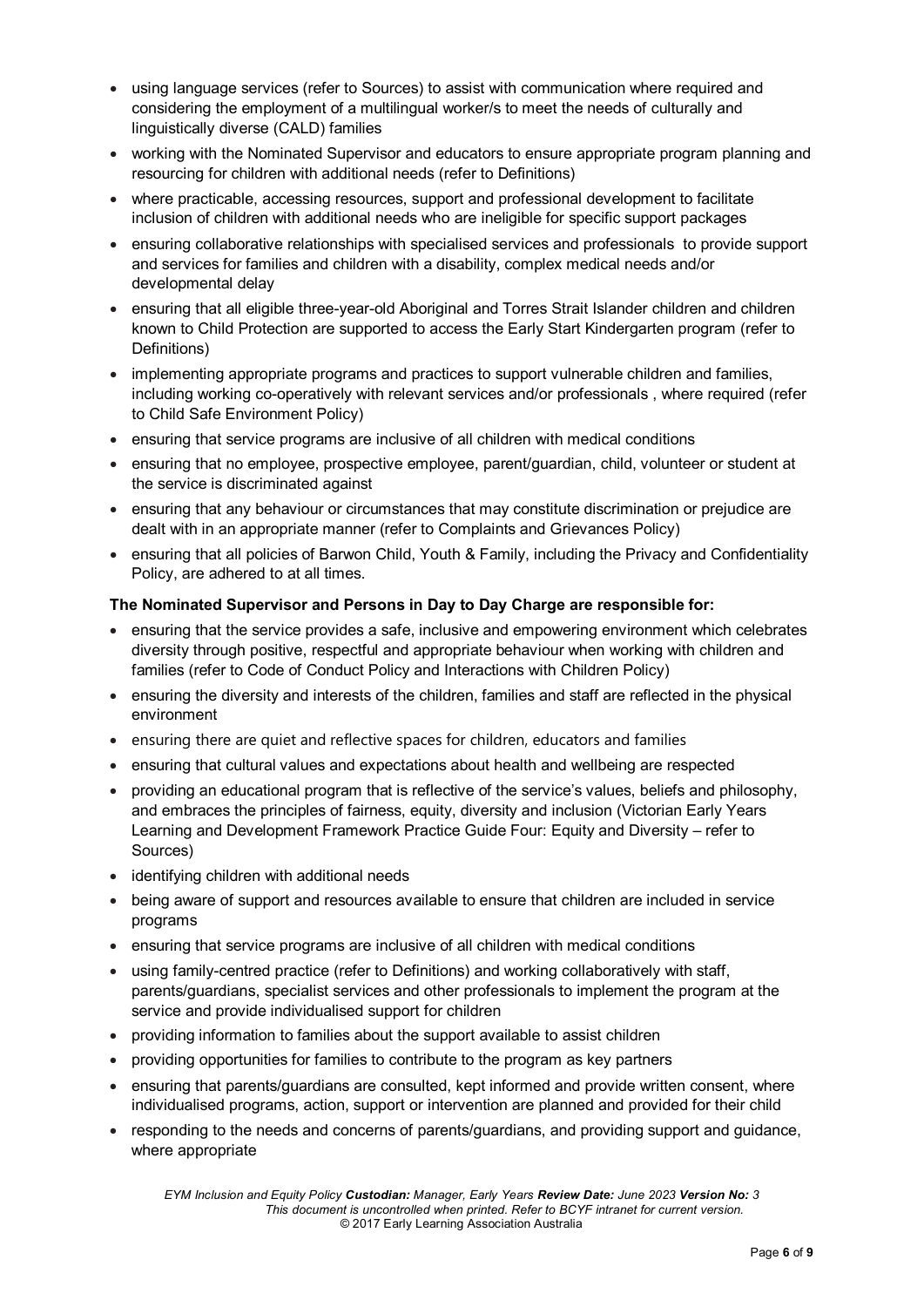- working with educators to ensure appropriate program planning and resourcing for children with additional needs (refer to Definitions)
- providing support and guidance to educators/staff
- organising appropriate resources and accredited professional development for staff to enable all children to be included at the service
- developing links with other services and/or professionals to support children with additional needs and where required have referral pathways in place
- ensuring that the program provides opportunities for all children to participate and interact with one another
- using language services (refer to Sources) to assist with communication, where required
- ensuring that individualised programs incorporate opportunities for regular review and evaluation, in consultation with all people involved in the child's education and care
- providing information to families about local parenting and family services, and other resources that are available to support the health and wellbeing of children and families
- developing partnerships with other education and care settings and schools to enable children to move successfully from one setting to another
- notifying the Approved Provider of any behaviour or circumstances that may constitute discrimination, bullying, harassment or prejudice
- ensuring that no employee, prospective employee, parent/guardian, child, volunteer or student at the service is discriminated against
- ensuring that any behaviour or circumstances that may constitute discrimination or prejudice are dealt with in an appropriate manner (refer to Complaints and Grievances Policy)
- ensuring that all policies of Barwon Child, Youth & Family including the Privacy and Confidentiality Policy, are adhered to at all times.

### **All other staff are responsible for:**

- supporting the participation and inclusion of all children in the program at the service
- being aware of the service's expectations regarding positive, respectful and appropriate behaviour when working with children and families (refer to Code of Conduct Policy and Interactions with Children Policy)
- using family-centred practice (refer to Definitions) and working collaboratively with other staff, parents/guardians, specialist services and professionals to implement the program at the service and provide individualised support for children, where required
- delivering an educational program that is reflective of the service's values, beliefs and philosophy, and embraces the principles of fairness, equity, diversity and inclusion (Victorian Early Years Learning and Development Framework Practice Guide Four: Equity and Diversity – refer to Sources)
- embedding social and emotional learning in the service program and practice
- providing a range of opportunities in the outdoor and indoor spaces and the natural environment, for all children to engage in physical, explorative and creative experiences
- encouraging and supporting educators, staff and families as role models to demonstrate positive and respectful relationships, and positive mental health and wellbeing undertaking appropriate, accredited professional development to support the inclusion of all children at the service
- using language services to assist with communication, where required
- understanding and respecting different cultural child-rearing and social practices
- working with the Approved Provider and Nominated Supervisor to ensure appropriate program planning and resourcing for children with additional needs (refer to Definitions)
- meeting any specialised medical and nutritional needs of children on a day-to-day basis (refer to Dealing with Medical Conditions Policy and Nutrition and Active Play Policy)

*EYM Inclusion and Equity Policy Custodian: Manager, Early Years Review Date: June 2023 Version No: 3 This document is uncontrolled when printed. Refer to BCYF intranet for current version.* © 2017 Early Learning Association Australia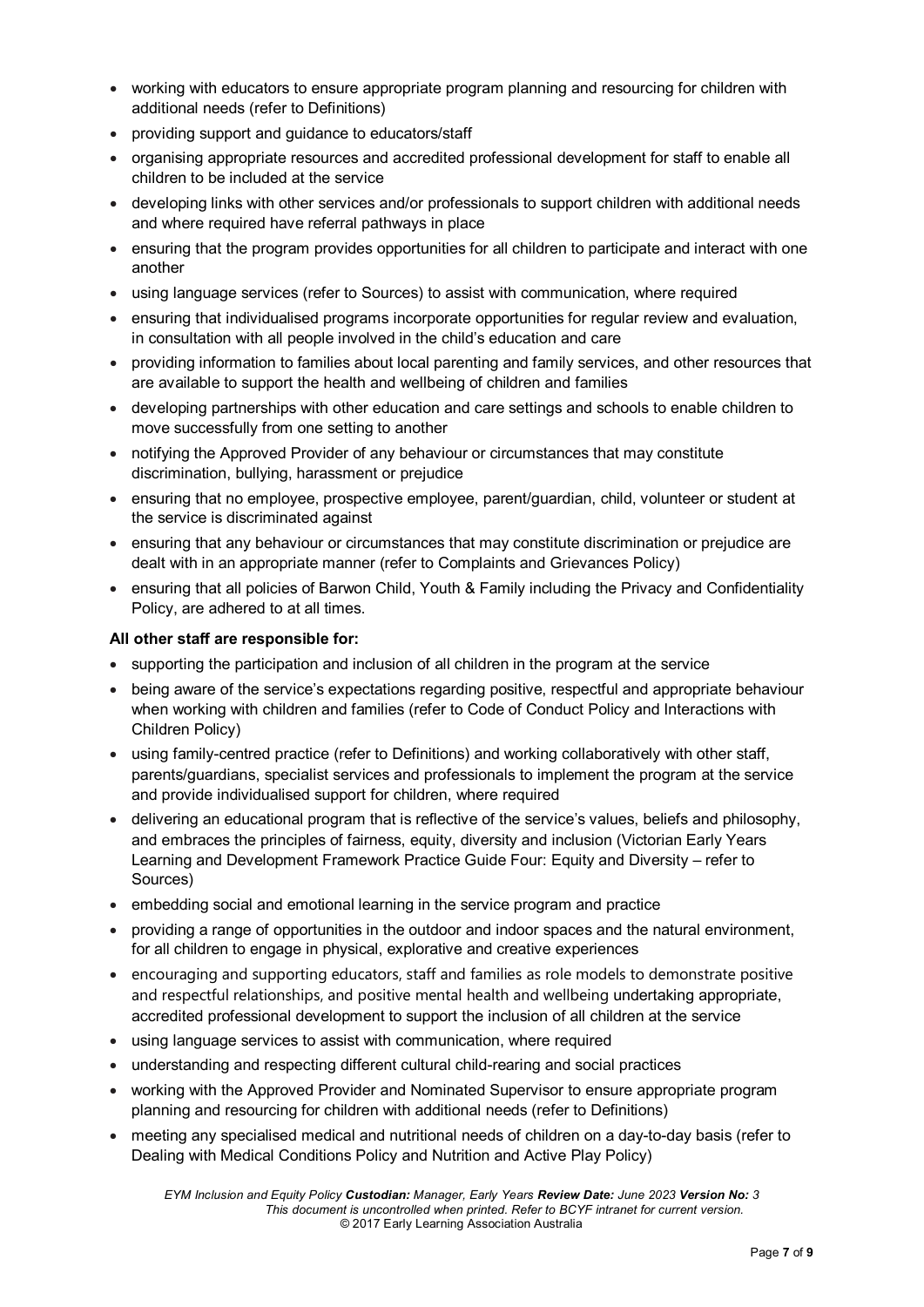- providing information to families about the support available to assist children
- discussing any concerns regarding individual children with the Nominated Supervisor or Approved Provider, and parents/guardians
- responding to the needs and concerns of parents/guardians, and providing support and guidance, where appropriate
- reviewing and evaluating individualised support programs in consultation with all people involved in the child's education and care
- critically reflecting on practice to ensure that interactions and programs embrace an approach in which children and families feel valued and respected, and that their contributions are welcomed
- notifying the Nominated Supervisor or Approved Provider of any behaviour or circumstances that may constitute discrimination or prejudice
- adhering to the policies of Barwon Child, Youth & Family, including the Privacy and Confidentiality Policy, at all times.

#### **Parents/guardians are responsible for:**

- adhering to the policies of Barwon Child, Youth & Family, including the Inclusion and Equity Policy and the Privacy and Confidentiality Policy, at all times
- communicating with the service to ensure awareness of their child's specific needs
- raising any issues or concerns regarding their child's participation in the program
- responding to requests from educators for written permission to arrange for an assessment or collect reports on their child from service providers
- being involved in, keeping fully informed about, and providing written consent for any individualised intervention or support proposed/provided for their child.

**Volunteers and students, while at the service, are responsible for following this policy and its procedures.**

# **EVALUATION**

In order to assess whether the values and purposes of the policy have been achieved, the Approved Provider will:

- regularly seek feedback from everyone affected by the policy regarding its effectiveness
- monitor the implementation, compliance, complaints and incidents in relation to this policy
- keep the policy up to date with current legislation, research, policy and best practice
- revise the policy and procedures as part of the service's policy review cycle, or as required
- notify parents/guardians at least 14 days before making any changes to this policy or its procedures unless a lesser period is necessary because of a risk.

### **ATTACHMENTS**

Nil